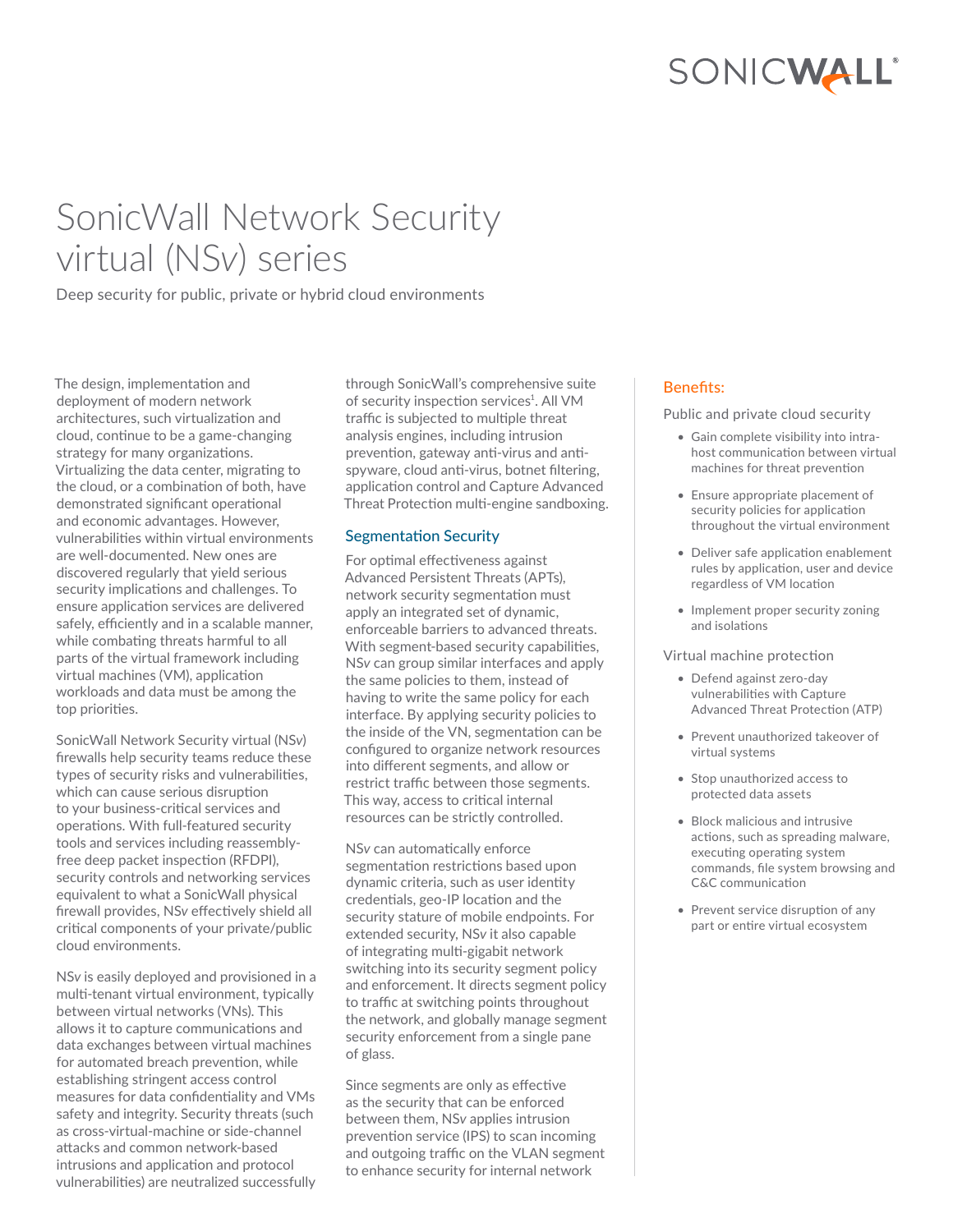traffic. For each segment, it enforces a full range of security services on multiple interfaces based on enforceable policy.

## Flexible Deployment Use Cases

With infrastructure support for high availability (HA) implementation, NS*v* fulfills scalability and availability requirements of Software Defined Data Centers (SDDC). It ensures system resiliency, service reliability, and regulatory conformance. Optimized for broad range of public, private and hybrid deployment use cases, NS*v* can adapt to servicelevel changes and ensure VMs and their application workloads and data assets are available, as well as secure. It can do it all at multi-Gbps speed and low latency.

Organizations gain all the security advantages of a physical firewall, with the operational and economic benefits of virtualization. This includes system scalability, operation agility, provisioning speed, simple management and cost reduction.

The NS*v* Series is available in multiple virtual flavors carefully packaged for broad range of virtualized and cloud deployment use cases. Delivering multi-gigabit threat prevention and encrypted traffic inspection performance, the NS*v* Series can adapt to capacity-level increases and ensure VNs safety and application workloads and data assets are available as well as secure.

## Governs Centrally

NS*v* deployments are centrally managed using both on premise with SonicWall GMS<sup>3</sup>, and with SonicWall Capture Cloud Security Center<sup>3</sup> (CCSC), an open, scalable cloud security management, monitoring, reporting and analytics software that is delivered as a cost-effective as-a-service offering. CCSC gives the ultimate in visibility, agility and capacity to govern the entire SonicWall virtual and physical firewall ecosystem with greater clarity, precision, and speed – all from a singlepane-of-glass.

## **Features**

#### **SonicOS Platform**

The SonicOS architecture is at the core of every SonicWall physical and virtual firewall including the NSv and NS*a* Series, SuperMassive™ Series and TZ Series.

Refer to the SonicWall SonicOS Platform datasheet for complete list of features and capabilities.

#### **Automated breach prevention1**

This includes complete advanced threat protection, including high-performance intrusion and malware prevention, and cloud-based sandboxing.

#### **Around-the-clock security1**

New threat updates are automatically pushed to firewalls in the field with active security services, and take effect immediately without reboots or interruptions.

#### **Zero-day protection1**

NS*v* protects against zero-day attacks with constant updates against the latest exploit methods and techniques that cover thousands of individual exploits.

#### **Threat API**

NS*v* receives and leverages any and all proprietary, original equipment manufacturer and third-party intelligence feeds to combat advanced threats, such as zero-day, malicious insider, compromised credentials, ransomware and advanced persistent threats.

#### **Zone protection**

NS*v* strengthens internal security by segmenting the network into multiple security zones, with intrusion prevention service keeping threats from propagating across the zone boundaries. Creating and applying access rules and NAT policies to traffic passing through the various interfaces, it can allow or deny internal or external network access based on various criteria.

#### **Application intelligence and control1**

With application-specific policies, NS*v* provides granular control over network traffic on the level of users, email addresses, schedules, and IP-subnets. It controls custom applications by creating signatures based on specific parameters or patterns unique to an application in its network communications. Internal or external network access are allowed or denied based on various criteria.

#### **Data leakage prevention**

NS*v* provides the ability to scan streams of data for keywords. This restrict the transfer of certain file names, file types, email attachments, attachment types, email with certain subjects, and email or attachments with certain keywords or byte patterns.

#### **Application layer bandwidth management**

Using packet monitor, NS*v* can select among various bandwidth management settings to reduce network bandwidth usage by an application. This helps gain further control over the network.

#### **Secure communication**

NS*v* ensures that data exchange between groups of virtual machines is done securely, including isolation, confidentiality, integrity, and information flow control within these networks via use of segmentation.

#### **Access control**

NS*v* validates that only VMs that satisfy a given set of conditions are able to access data that belongs to another through the use of VLANs.

#### **User authentication**

NS*v* creates policies to control or restrict VM and workload access by unauthorized users.

#### **Data confidentiality**

NS*v* blocks information theft and illegitimate access to protected data and services.

#### **Virtual network resilience and availability**

NS*v* prevents disruption or degradation of application services and communications.

#### **System safety and integrity**

NS*v* stops unauthorized takeover of VM systems and services.

#### **Traffic validation, inspection and monitoring mechanisms**

NS*v* detects irregularities and malicious behaviors and stop attacks targeting VM workloads.

#### **Deployment options2**

NS*v* can be deployed on a wide variety of virtualized and cloud platforms for various private/public cloud security use cases.

*² Virtual machine image (VMI) support for MS Hyper-V, Amazon and MS Azure will be on a forthcoming release*

*³ SonicWall Global Management System and Capture Cloud Security Center require separate licensing or subscription.*



<sup>&</sup>lt;sup>1</sup> Requires SonicWall Advanced Gateway Security Services (AGSS) subscription.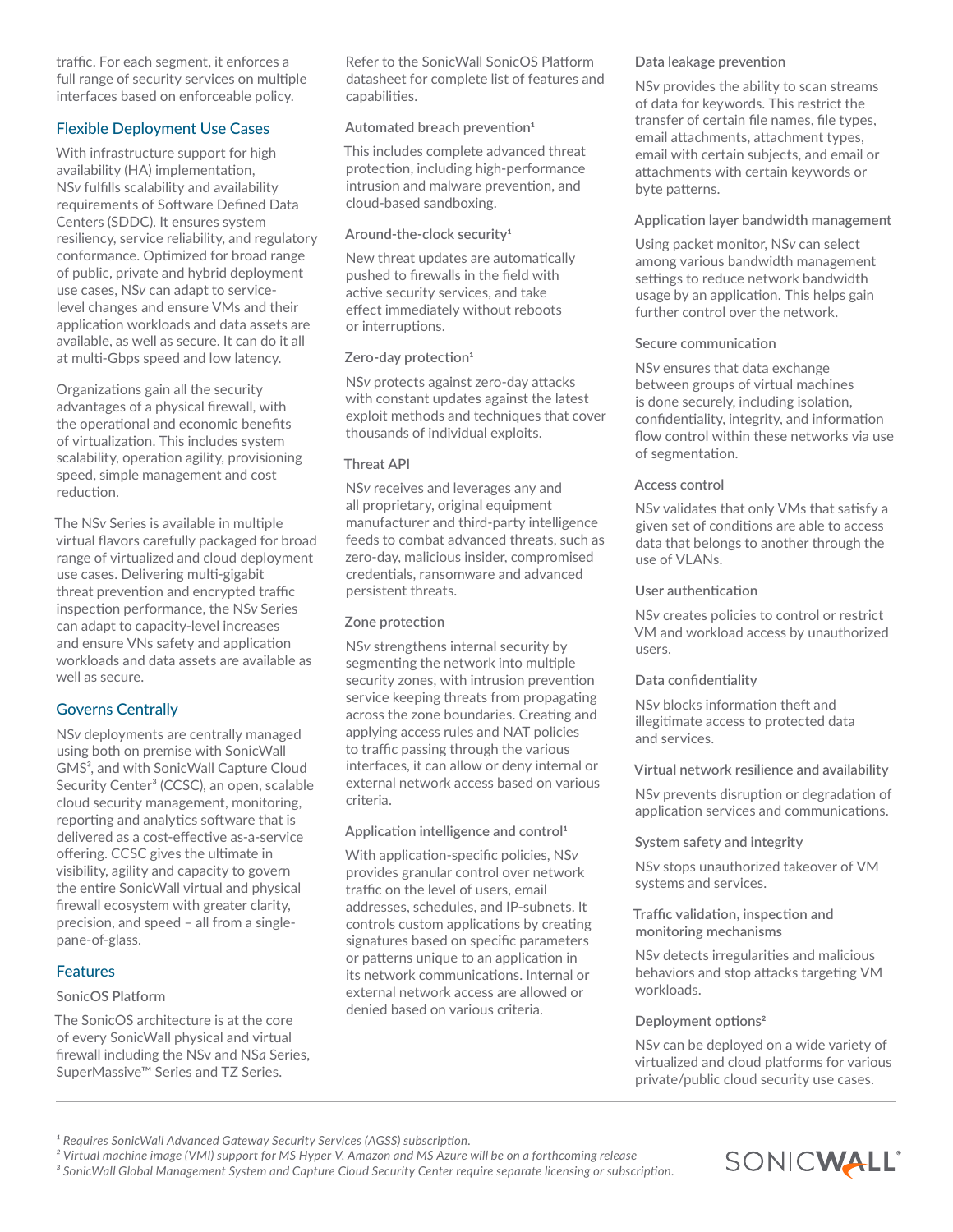## SonicWall Global Management System (GMS)

Establish a managed security governance, compliance and risk management security program

# GOVERNS CENTRALLY

- Establish an easy path to comprehensive security management, analytic reporting and compliance to unify your network security defense program
- Automate and correlate workflows to form a fully coordinated security governance, compliance and risk management strategy

# **COMPLIANCE**

- Helps make regulatory bodies and auditors happy with automatic PCI, HIPAA and SOX security reports
- Customize any combination of security auditable data to help you move towards specific compliance regulations

# RISK MANAGEMENT

- Move fast and drive collaboration, communication and knowledge across the shared security framework
- Make informed security policy decisions based on time-critical and consolidated threat information for higher level of security efficiency

#### NS*v* Series system specifications

| <b>Firewall General</b>                         | <b>NSv 10</b>                                                                                        | <b>NSv 25</b>  | <b>NSv 50</b>  | <b>NSv 100</b> |  |  |
|-------------------------------------------------|------------------------------------------------------------------------------------------------------|----------------|----------------|----------------|--|--|
| Operating system                                | SonicOS                                                                                              |                |                |                |  |  |
| Supported platform                              | VMware ESXi v5.5 / v6.0 / v6.5                                                                       |                |                |                |  |  |
| Max Cores                                       | $\overline{2}$                                                                                       | $\overline{2}$ | $\overline{2}$ | $\overline{2}$ |  |  |
| Max Mgmt/DataPlane Cores                        | 1/1                                                                                                  | 1/1            | 1/1            | 1/1            |  |  |
| Min Memory Required                             | 4G                                                                                                   | 4G             | 4G             | 4G             |  |  |
| Supported IP/Nodes                              | 10                                                                                                   | 25             | 50             | 100            |  |  |
| Storage                                         | 60 GB                                                                                                |                |                |                |  |  |
| SSO users                                       | 25                                                                                                   | 50             | 100            | 100            |  |  |
| Logging                                         | Analyzer, Local Log, Syslog                                                                          |                |                |                |  |  |
| High availability                               | Active/Passive with State Sync                                                                       |                |                |                |  |  |
| Firewall/VPN Performance                        |                                                                                                      |                |                |                |  |  |
| Connections per second                          | 1,800                                                                                                | 5,000          | 8,000          | 12,000         |  |  |
| Maximum connections (SPI)                       | 10.000                                                                                               | 50,000         | 125,000        | 150,000        |  |  |
| Maximum connections (DPI)                       | 10.000                                                                                               | 50,000         | 100,000        | 125,000        |  |  |
| <b>SSL DPI Connections</b>                      | 500                                                                                                  | 1,000          | 2,000          | 4,000          |  |  |
| <b>VPN</b>                                      |                                                                                                      |                |                |                |  |  |
| Site-to-Site VPN Tunnels                        | 10                                                                                                   | 10             | 25             | 50             |  |  |
| IPSec VPN clients (max)                         | 10                                                                                                   | 10             | 25             | 25             |  |  |
| <b>SSL VPN NetExtender Clients</b><br>(Maximum) | 2(10)                                                                                                | 2(25)          | 2(25)          | 2(25)          |  |  |
| Encryption/authentication                       | DES, 3DES, AES (128, 192, 256-bit)/MD5, SHA-1, Suite B, Common Access Card (CAC)                     |                |                |                |  |  |
| Key exchange                                    | Diffie Hellman Groups 1, 2, 5, 14v                                                                   |                |                |                |  |  |
| Route-based VPN                                 | RIP, OSPF, BGP                                                                                       |                |                |                |  |  |
| Networking                                      |                                                                                                      |                |                |                |  |  |
| IP address assignment                           | IP address assignment Static, DHCP, internal DHCP server, DHCP relay                                 |                |                |                |  |  |
| NAT modes                                       | NAT modes 1:1, many:1, 1:many, flexible NAT (overlapping IPs), PAT, transparent mode                 |                |                |                |  |  |
| <b>VLAN</b> interfaces                          | 25                                                                                                   | 25             | 50             | 50             |  |  |
| Routing protocols                               | BGP, OSPF, RIPv1/v2, static routes, policy-based routing, multicast                                  |                |                |                |  |  |
| QoS                                             | Bandwidth priority, max bandwidth, guaranteed bandwidth, DSCP marking, 802.1p                        |                |                |                |  |  |
| Authentication                                  | XAUTH/RADIUS, Active Directory, SSO, LDAP, Novell, internal user database, Terminal Services, Citrix |                |                |                |  |  |
| VolP                                            | Full H323-v1-5, SIP                                                                                  |                |                |                |  |  |
| Standards                                       | TCP/IP, ICMP, HTTP, HTTPS, IPSec, ISAKMP/IKE, SNMP, DHCP, L2TP, PPTP, RADIUS                         |                |                |                |  |  |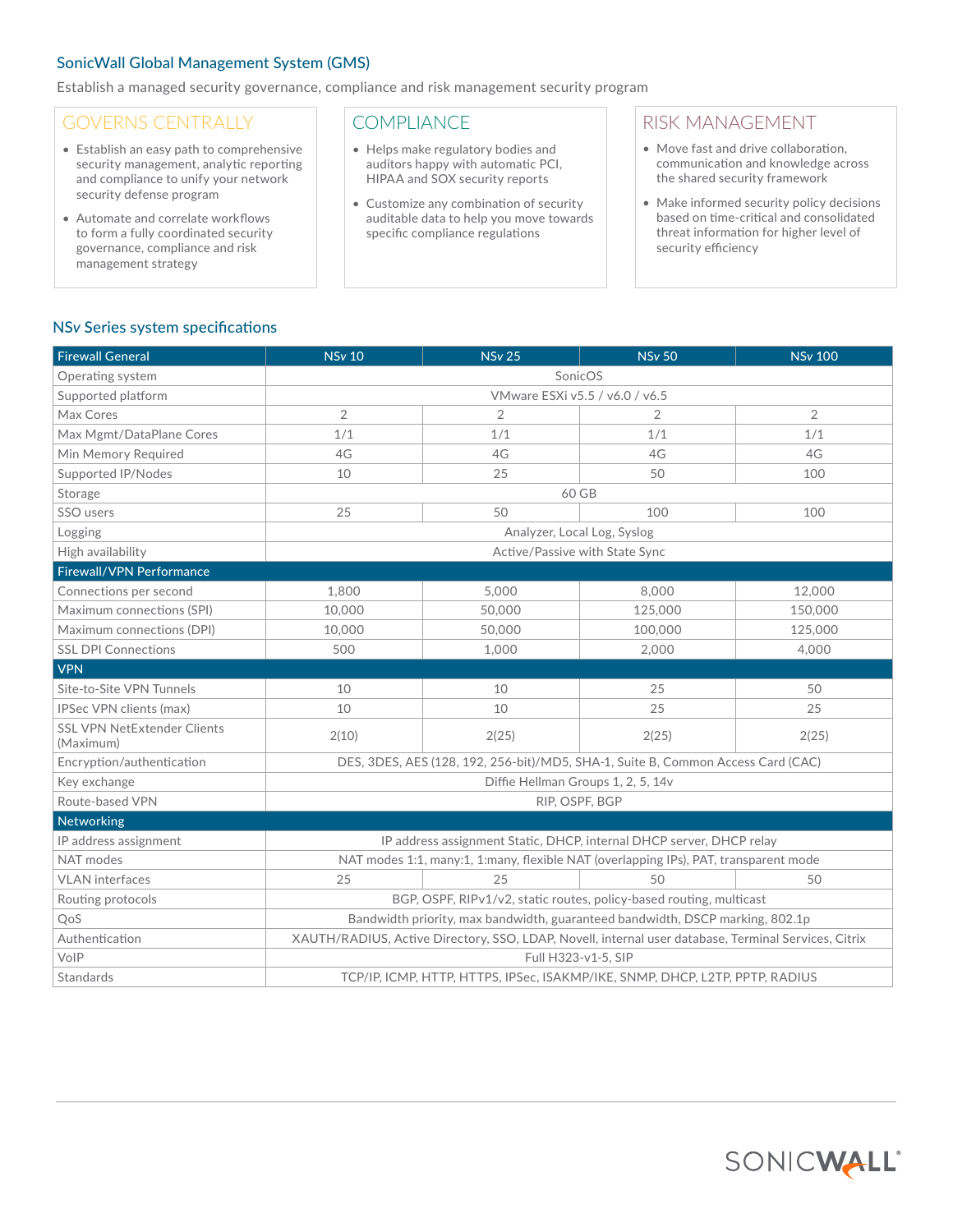# NS*v* Series system specifications con't

| <b>Firewall General</b>                         | <b>NSv 200</b>                                                                                       | <b>NSv 300</b> | <b>NSv 400</b> | <b>NSv 800</b> | <b>NSv 1600</b> |  |
|-------------------------------------------------|------------------------------------------------------------------------------------------------------|----------------|----------------|----------------|-----------------|--|
| Operating system                                | SonicOS                                                                                              |                |                |                |                 |  |
| Supported platform                              | VMware ESXi v5.5 / v6.0 / v6.5                                                                       |                |                |                |                 |  |
| Max Cores                                       | $\overline{2}$                                                                                       | 3              | 4              | 8              | 16              |  |
| Max Mgmt/DataPlane Cores                        | 1/1                                                                                                  | 1/2            | 1/3            | 1/8            | 1/15            |  |
| Min Memory Required                             | 4G                                                                                                   | 4G             | 6G             | 8G             | 10 <sub>G</sub> |  |
| Supported IP/Nodes                              | Unlimited                                                                                            | Unlimited      | Unlimited      | Unlimited      | Unlimited       |  |
| Storage                                         | 60 GB                                                                                                |                |                |                |                 |  |
| SSO users                                       | 500                                                                                                  | 5.000          | 10.000         | 15,000         | 20,000          |  |
| Logging                                         | Analyzer, Local Log, Syslog                                                                          |                |                |                |                 |  |
| High availability                               | Active/Passive with State Sync                                                                       |                |                |                |                 |  |
| <b>Firewall/VPN Performance</b>                 |                                                                                                      |                |                |                |                 |  |
| Connections per second                          | 15,000                                                                                               | 15,000         | 60,000         | 130,000        | 229,000         |  |
| Maximum connections (SPI)                       | 225,000                                                                                              | 1M             | 1.5M           | 3M             | 4M              |  |
| Maximum connections (DPI)                       | 125,000                                                                                              | 500,000        | 1.25M          | 2M             | 2.5M            |  |
| <b>TLS/SSL Connections</b>                      | 8,000                                                                                                | 12,000         | 20,000         | 30,000         | 50,000          |  |
| <b>VPN</b>                                      |                                                                                                      |                |                |                |                 |  |
| Site-to-Site VPN Tunnels                        | 75                                                                                                   | 100            | 6000           | 10,000         | 25,000          |  |
| IPSec VPN clients (max)                         | 50(1000)                                                                                             | 50(1000)       | 2000(4000)     | 2000(6000)     | 2000(10.000)    |  |
| <b>SSL VPN NetExtender Clients</b><br>(Maximum) | 2(100)                                                                                               | 2(100)         | 2(100)         | 2(100)         | 2(100)          |  |
| Encryption/authentication                       | DES, 3DES, AES (128, 192, 256-bit)/MD5, SHA-1, Suite B, Common Access Card (CAC)                     |                |                |                |                 |  |
| Key exchange                                    | Diffie Hellman Groups 1, 2, 5, 14v                                                                   |                |                |                |                 |  |
| Route-based VPN                                 | RIP, OSPF, BGP                                                                                       |                |                |                |                 |  |
| Networking                                      |                                                                                                      |                |                |                |                 |  |
| IP address assignment                           | IP address assignment Static, DHCP, internal DHCP server, DHCP relay                                 |                |                |                |                 |  |
| NAT modes                                       | NAT modes 1:1, many:1, 1:many, flexible NAT (overlapping IPs), PAT, transparent mode                 |                |                |                |                 |  |
| <b>VLAN</b> interfaces                          | 50                                                                                                   | 256            | 500            | 512            | 512             |  |
| Routing protocols                               | BGP, OSPF, RIPv1/v2, static routes, policy-based routing, multicast                                  |                |                |                |                 |  |
| QoS                                             | Bandwidth priority, max bandwidth, guaranteed bandwidth, DSCP marking, 802.1p                        |                |                |                |                 |  |
| Authentication                                  | XAUTH/RADIUS, Active Directory, SSO, LDAP, Novell, internal user database, Terminal Services, Citrix |                |                |                |                 |  |
| VoIP                                            | Full H323-v1-5, SIP                                                                                  |                |                |                |                 |  |
| Standards                                       | TCP/IP, ICMP, HTTP, HTTPS, IPSec, ISAKMP/IKE, SNMP, DHCP, L2TP, PPTP, RADIUS                         |                |                |                |                 |  |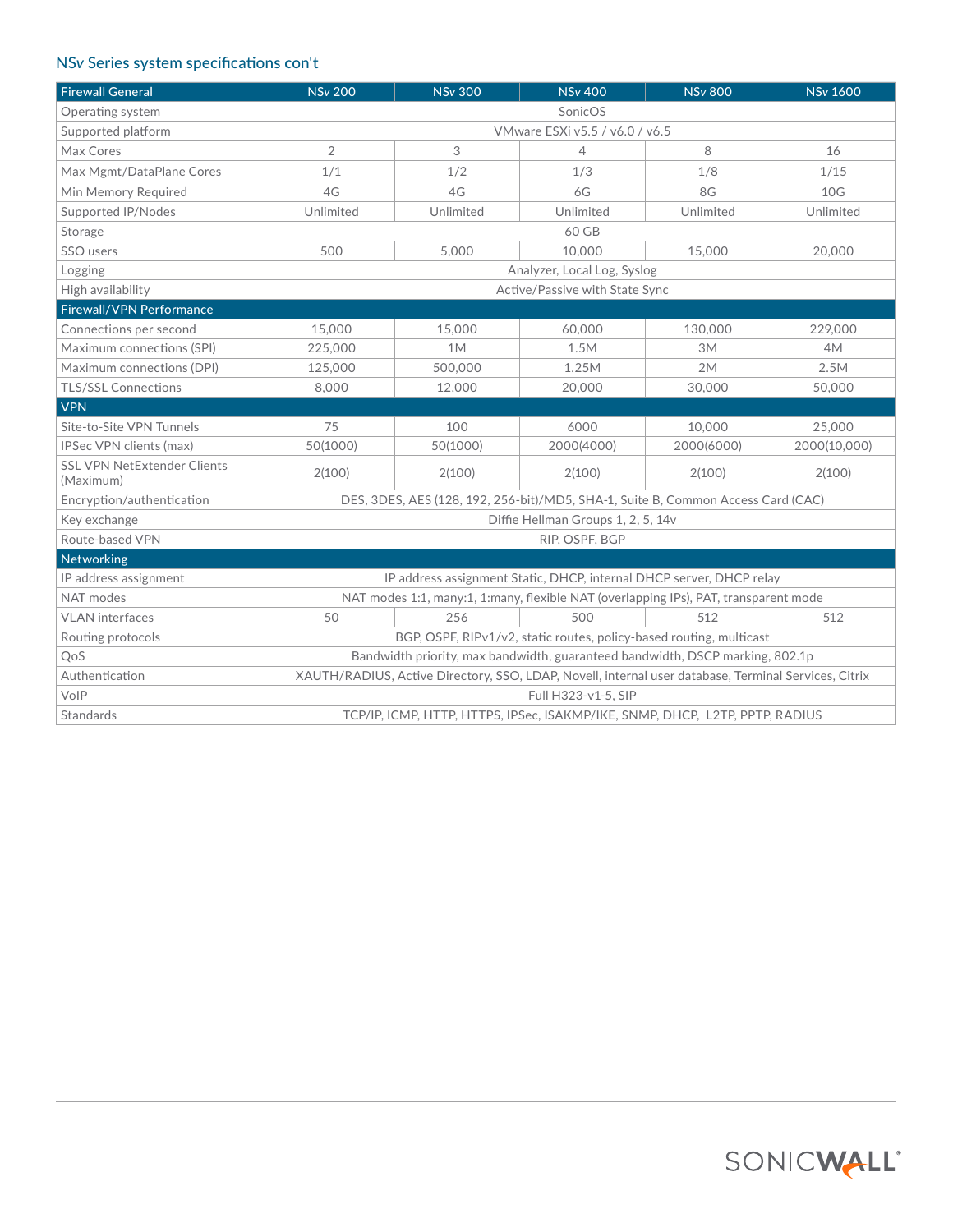# NS*v* Series ordering information

| Product                                                                                                                                            |             |  |  |  |
|----------------------------------------------------------------------------------------------------------------------------------------------------|-------------|--|--|--|
| SonicWall NSv 10 Virtual Appliance Total Secure Advanced Edition (1-year)                                                                          | 01-SSC-5875 |  |  |  |
| SonicWall NSv 25 Virtual Appliance Total Secure Advanced Edition (1-year)                                                                          | 01-SSC-5923 |  |  |  |
| SonicWall NSv 50 Virtual Appliance Total Secure Advanced Edition (1-year)                                                                          |             |  |  |  |
| SonicWall NSv 100 Virtual Appliance Total Secure Advanced Edition (1-year)                                                                         |             |  |  |  |
| SonicWall Nsv 200 Virtual Appliance Total Secure Advanced Edition (1-year)                                                                         |             |  |  |  |
| SonicWall Nsv 300 Virtual Appliance Total Secure Advanced Edition (1-year)                                                                         | 01-SSC-6084 |  |  |  |
| SonicWall NSv 400 Virtual Appliance Total Secure Advanced Edition (1-year)                                                                         |             |  |  |  |
| SonicWall NSv 800 Virtual Appliance Total Secure Advanced Edition (1-year)                                                                         | 01-SSC-6101 |  |  |  |
| SonicWall NSv 1600 Virtual Appliance Total Secure Advanced Edition (1-year)                                                                        |             |  |  |  |
| NSv 10 support and security subscriptions                                                                                                          | <b>SKU</b>  |  |  |  |
| Advanced Gateway Security Suite Bundle for NSv 10 Virtual Appliance (1-year)                                                                       | 01-SSC-5008 |  |  |  |
| Advanced Gateway Security Suite Bundle for NSv 10 Virtual Appliance (1-year)                                                                       |             |  |  |  |
| NSv 25 support and security subscriptions                                                                                                          | <b>SKU</b>  |  |  |  |
| Advanced Gateway Security Suite Bundle for NSv 25 Virtual Appliance (1-year)                                                                       | 01-SSC-5165 |  |  |  |
| 24x7 Support for NSv 25 Virtual Appliance (1-year)                                                                                                 | 01-SSC-5161 |  |  |  |
| NSv 50 support and security subscriptions                                                                                                          | <b>SKU</b>  |  |  |  |
| Advanced Gateway Security Suite Bundle for NSv 50 Virtual Appliance (1-year)                                                                       | 01-SSC-5194 |  |  |  |
| 24x7 Support for NSv 50 Virtual Appliance (1-year)                                                                                                 | 01-SSC-5189 |  |  |  |
| NSv 100 support and security subscriptions                                                                                                         | <b>SKU</b>  |  |  |  |
| Advanced Gateway Security Suite Bundle for NSv 100 Virtual Appliance (1-year)                                                                      | 01-SSC-5219 |  |  |  |
| 24x7 Support for NSv 100 Virtual Appliance (1-year)                                                                                                | 01-SSC-5216 |  |  |  |
| NSv 200 support and security subscriptions                                                                                                         | <b>SKU</b>  |  |  |  |
| Advanced Gateway Security Suite Bundle for NSv 200 Virtual Appliance (1-year)                                                                      | 01-SSC-5306 |  |  |  |
| Capture Advanced Threat Protection for NSv 200 Virtual Appliance (1-year)                                                                          | 01-SSC-5309 |  |  |  |
| Content Filtering Service Premium Business Edition for NSv 200 Virtual Appliance (1-year)                                                          | 01-SSC-5335 |  |  |  |
| Gateway Anti-Malware, Intrusion Prevention And Application Control for NSv 200 Virtual Appliance (1-year)                                          | 01-SSC-5364 |  |  |  |
| 24x7 Support for NSv 200 Virtual Appliance (1-year)                                                                                                | 01-SSC-5303 |  |  |  |
| NSv 300 support and security subscriptions                                                                                                         | <b>SKU</b>  |  |  |  |
| Advanced Gateway Security Suite Bundle for NSv 300 Virtual Appliance (1-year)                                                                      | 01-SSC-5584 |  |  |  |
| Capture Advanced Threat Protection for NSv 300 Virtual Appliance (1-year)                                                                          | 01-SSC-5587 |  |  |  |
| Content Filtering Service Premium Business Edition for NSv 300 Virtual Appliance (1-year)                                                          | 01-SSC-5649 |  |  |  |
| Gateway Anti-Malware, Intrusion Prevention And Application Control for NSv 300 Virtual Appliance (1-year)                                          | 01-SSC-5671 |  |  |  |
| 24x7 Support for NSv 300 Virtual Appliance (1-year)                                                                                                | 01-SSC-5581 |  |  |  |
| NSv 400 support and security subscriptions                                                                                                         | <b>SKU</b>  |  |  |  |
| Advanced Gateway Security Suite Bundle for NSv 400 Virtual Appliance (1-year)                                                                      | 01-SSC-5681 |  |  |  |
| Capture Advanced Threat Protection for NSv 400 Virtual Appliance (1-year)                                                                          | 01-SSC-5684 |  |  |  |
| Content Filtering Service Premium Business Edition for NSv 400 Virtual Appliance (1-year)                                                          | 01-SSC-5690 |  |  |  |
| Gateway Anti-Malware, Intrusion Prevention And Application Control for NSv 400 Virtual Appliance (1-year)                                          | 01-SSC-5693 |  |  |  |
| 24x7 Support for NSv 400 Virtual Appliance (1-year)                                                                                                | 01-SSC-5678 |  |  |  |
| NSv 800 support and security subscriptions                                                                                                         | <b>SKU</b>  |  |  |  |
| Advanced Gateway Security Suite Bundle for NSv 800 Virtual Appliance (1-year)                                                                      | 01-SSC-5737 |  |  |  |
| Capture Advanced Threat Protection for NSv 800 Virtual Appliance (1-year)                                                                          | 01-SSC-5748 |  |  |  |
| Content Filtering Service Premium Business Edition for NSv 800 Virtual Appliance (1-year)                                                          | 01-SSC-5774 |  |  |  |
| Gateway Anti-Malware, Intrusion Prevention And Application Control for NSv 800 Virtual Appliance (1-year)                                          | 01-SSC-5777 |  |  |  |
| 24x7 Support for NSv 800 Virtual Appliance (1-year)                                                                                                | 01-SSC-5709 |  |  |  |
| NSv 1600 support and security subscriptions                                                                                                        | <b>SKU</b>  |  |  |  |
| Advanced Gateway Security Suite Bundle for NSv 1600 Virtual Appliance (1-year)                                                                     | 01-SSC-5787 |  |  |  |
| Capture Advanced Threat Protection for NSv 1600 Virtual Appliance (1-year)                                                                         | 01-SSC-5789 |  |  |  |
| Content Filtering Service Premium Business Edition for NSv 1600 Virtual Appliance (1-year)                                                         |             |  |  |  |
| Gateway Anti-Malware, Intrusion Prevention And Application Control for NSv 1600 Virtual Appliance (1-year)                                         |             |  |  |  |
| 24x7 Support for NSv 1600 Virtual Appliance (1-year)                                                                                               |             |  |  |  |
| Management, Reporting and Analytics                                                                                                                |             |  |  |  |
| SonicWall GMS 10-node software license                                                                                                             | 01-SSC-3363 |  |  |  |
| SonicWall GMS E-Class 24x7 Software Support for 10 nodes (1-year)                                                                                  |             |  |  |  |
| SonicWall Scrutinizer virtual appliance with Flow Analytics Module software license for up to 5 nodes (includes one year of 24x7 Software Support) |             |  |  |  |
| SonicWall Scrutinizer with Flow Analytics Module software license for up to 5 nodes (includes one year of 24x7 Software Support)                   |             |  |  |  |
| SonicWall Scrutinizer Advanced Reporting Module software license for up to 5 nodes (includes one year of 24x7 Software Support)                    |             |  |  |  |